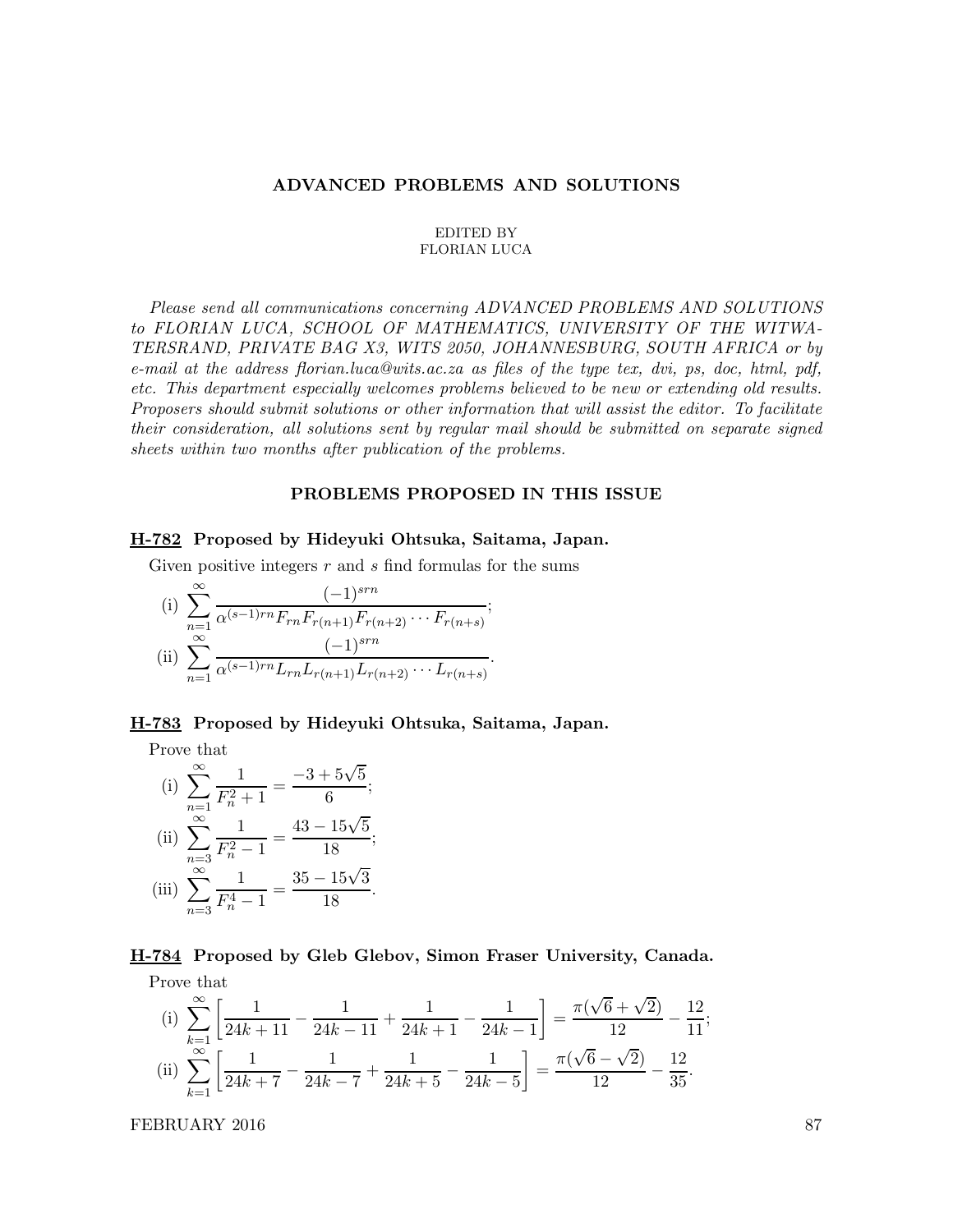## H-785 Proposed by Hideyuki Ohtsuka, Saitama, Japan.

Let  $\binom{n}{i}$ k  $\setminus$ denote the Fibonomial coefficient. For  $m \ge n \ge 1$ , find closed forms expressions  $F$ for the sums

(i) 
$$
\sum_{k=0}^{n} F_{2k} {2n \choose n+k} \begin{pmatrix} 2m \\ m+k \end{pmatrix} F;
$$
  
\n(ii) 
$$
\sum_{k=0}^{n} F_{2k} {2n \choose n+k}^{-1} {2m \choose m+k}^{-1}.
$$

## H-786 Proposed by Atara Shriki, Oranim College of Education.

Assume that the consecutive numbers in the Fibonacci sequence are the coordinates of a polygon's vertices in the Cartesian coordinate system, counterclockwise:

$$
A_1(F_1, F_2); A_2(F_3, F_4); A_3(F_5, F_6); A_4(F_7, F_8); \ldots; A_n(F_{2n-1}, F_{2n}).
$$

What is the area of such a polygon?

#### SOLUTIONS

## Sums of Products of Fibonacci Numbers and Binomial Coefficients

# H-752 Proposed by D. M. Bătinetu-Giurgiu, Bucharest and Neculai Stanciu, Buzău, Romania.

(Vol. 52, No. 2, May 2014)

Prove that

$$
(1)5^{m}L_{2m+1} \sum_{p=0}^{2n+1} {2n+1 \choose p} \sum_{k=0}^{p} {p \choose k} F_{k} = 5^{n}L_{2n+1} \sum_{p=0}^{2m+1} {2m+1 \choose p} \sum_{k=0}^{p} {p \choose k} F_{k},
$$
  

$$
(2)5^{m}F_{2m+1} \sum_{p=0}^{2n+1} {2n+1 \choose p} \sum_{k=0}^{p} {p \choose k} L_{k} = 5^{n}F_{2n+1} \sum_{p=0}^{2m+1} {2m+1 \choose p} \sum_{k=0}^{p} {p \choose k} L_{k}.
$$

# Solution by Angel Plaza, Gran Canaria, Spain. ´

Both identities straightforwardly come from the fact that the binomial transform of the Fibonacci sequence is the bisection of the Fibonacci sequence, that is  $\sum_{k=0}^{p} {p \choose k}$  $F_k^p$  =  $F_{2p}$  and the binomial transform of the Lucas sequence is the bisectio n of the Lucas sequence, that is  $\sum_{k=0}^{p} \binom{p}{k}$  $L_k^p/L_k = L_{2p}$ . We will show only identity (1). We use LHS and RHS, respectively for the left-hand side and right-hand side of (1). Then,

$$
LHS = 5^{m} L_{2m+1} \sum_{p=0}^{2n+1} {2n+1 \choose p} F_{2p} = 5^{m} L_{2m+1} \sum_{p=0}^{2n+1} {2n+1 \choose p} \frac{\alpha^{2p} - \beta^{2p}}{\sqrt{5}}
$$
  
=  $5^{m} L_{2m+1} \frac{(1+\alpha^{2})^{2n+1} - (1+\beta^{2})^{2n+1}}{\sqrt{5}}$   
=  $5^{m} L_{2m+1} \frac{(2+\alpha)^{2n+1} - (2+\beta)^{2n+1}}{\sqrt{5}}$   
=  $5^{m} L_{2m+1} 5^{n} L_{2n+1} = 5^{n+m} L_{2m+1} 5^{n} L_{2n+1},$ 

88 VOLUME 54, NUMBER 1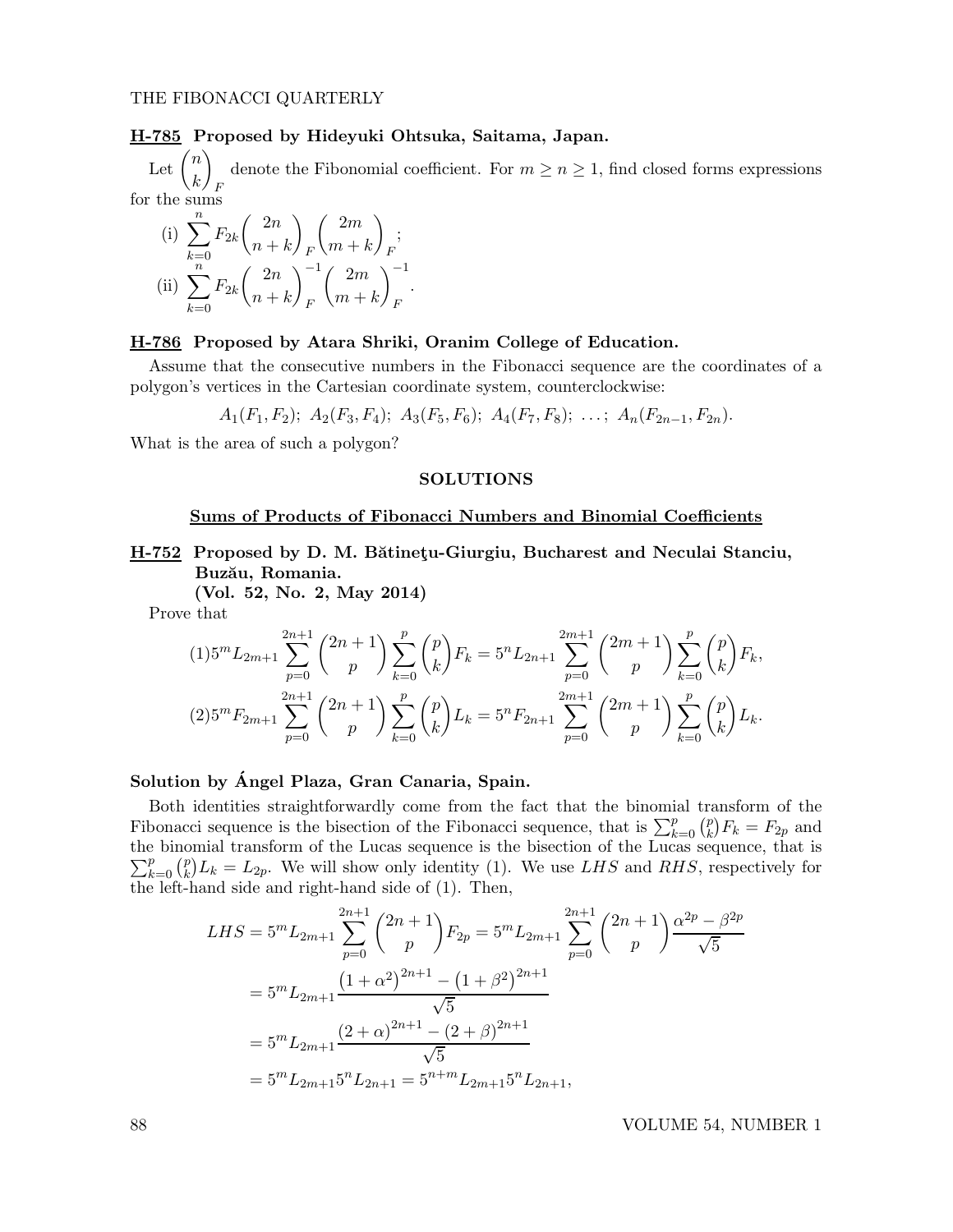since  $2 + \alpha = \frac{5 + \sqrt{5}}{2} = \sqrt{5\alpha}$  and  $2 + \beta = \frac{5 - \sqrt{5}}{2} = -\sqrt{5\beta}$ .

Similarly  $RHS = 5^{n+m}L_{2n+1}L_{2m+1}$  and hence (1) holds.

Also solved by Kenneth B. Davenport, Zbigniew Jakubczyk, Harris Kwong, Hideyuki Ohtsuka, and the proposers.

# Sums of Fourth Powers of Fibonacci Numbers with Indices in Arithmetic Progressions

# H-753 Proposed by H. Ohtsuka, Saitama, Japan. (Vol. 52, No. 2, May 2014)

For integers  $n \geq 1$ ,  $m \geq 1$ ,  $a \neq 0$  and b, prove that

$$
\sum_{k=1}^{n} F_{ak+b}^{4m} = \sum_{r=1}^{2m} \binom{4m}{2m-r} \frac{(-1)^{(an+b+1)r} F_{anr} L_{(an+a+2b)r}}{25^m F_{ar}} + \binom{4m}{2m} \frac{n}{25^m}.
$$

#### Solution by Harris Kwong, SUNY, Fredonia.

We deduce from

$$
(\alpha^{ak+b} - \beta^{ak+b})^{4m} = \sum_{i=0}^{4m} {4m \choose i} (-1)^i \alpha^{(ak+b)(4m-i)} \beta^{(ak+b)i}
$$
  
\n
$$
= {4m \choose 2m} + \sum_{r=1}^{2m} {4m \choose 2m-r} (-1)^{2m-r} \alpha^{(ak+b)(2m+r)} \beta^{(ak+b)(2m-r)}
$$
  
\n
$$
+ \sum_{r=1}^{2m} {4m \choose 2m+r} (-1)^{2m+r} \alpha^{(ak+b)(2m-r)} \beta^{(ak+b)(2m+r)}
$$
  
\n
$$
= {4m \choose 2m} + \sum_{r=1}^{2m} {4m \choose 2m-r} (-1)^r (\alpha \beta)^{2(ak+b)m} {\alpha \choose \beta}^{(ak+b)r}
$$
  
\n
$$
+ \sum_{r=1}^{2m} {4m \choose 2m+r} (-1)^r (\alpha \beta)^{2(ak+b)m} {\beta \choose \alpha}^{(ak+b)r}
$$
  
\n
$$
= {4m \choose 2m} + \sum_{r=1}^{2m} {4m \choose 2m-r} (-1)^r \left[ {\alpha \choose \beta}^{ak+b)r} + {\beta \choose \alpha}^{(ak+b)r} \right]
$$

that

$$
25^m \sum_{k=1}^n F_{ak+b}^{4m} = {4m \choose 2m} n + \sum_{r=1}^{2m} {4m \choose 2m-r} (-1)^r \sum_{k=1}^n \left[ \left(\frac{\alpha}{\beta}\right)^{(ak+b)r} + \left(\frac{\beta}{\alpha}\right)^{(ak+b)r} \right].
$$

FEBRUARY 2016 89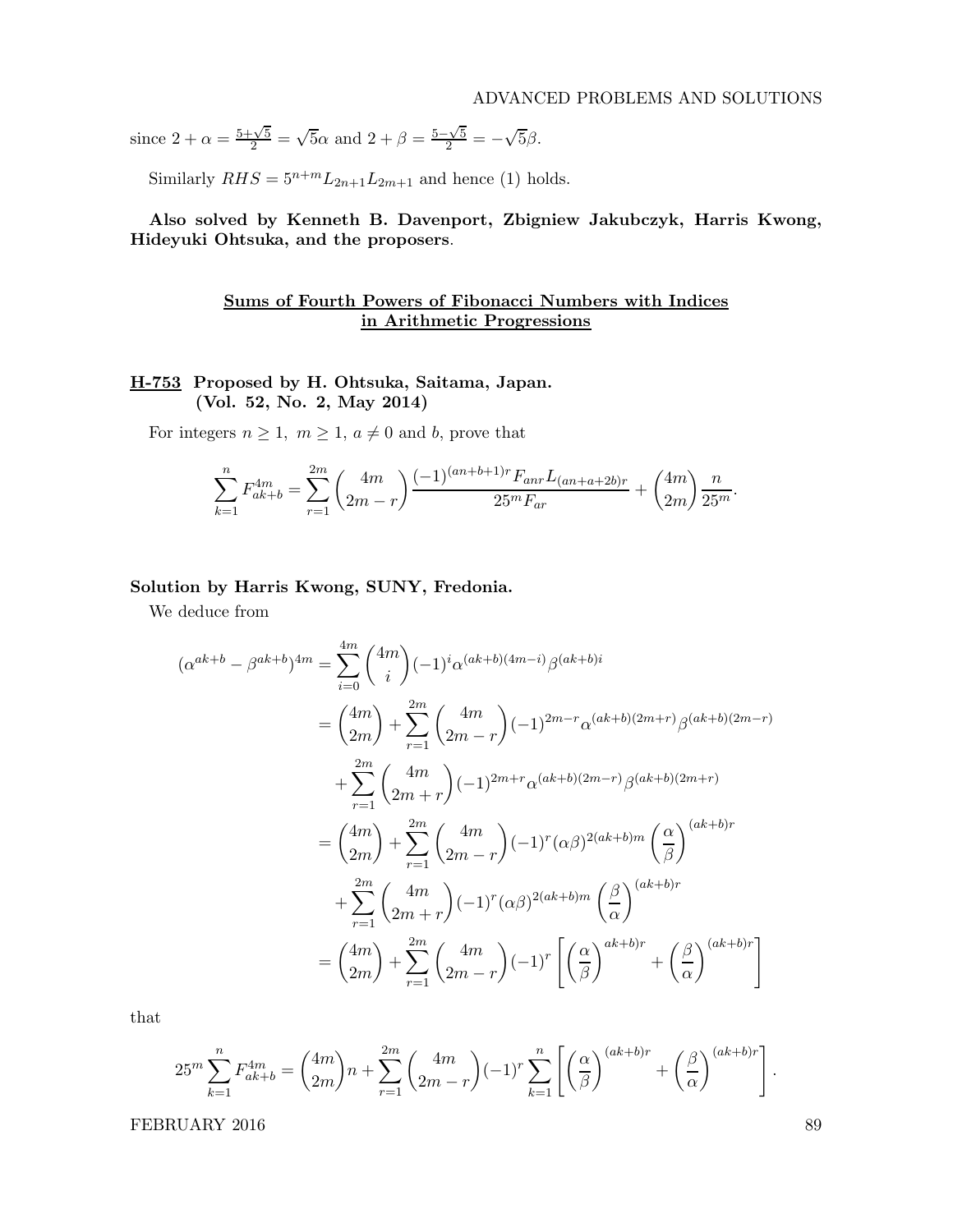## THE FIBONACCI QUARTERLY

We find

$$
\sum_{k=1}^{n} \left(\frac{\alpha}{\beta}\right)^{(ak+b)r} = \left(\frac{\alpha}{\beta}\right)^{(a+b)r} \frac{1 - \left(\frac{\alpha}{\beta}\right)^{arn}}{1 - \left(\frac{\alpha}{\beta}\right)^{ar}}
$$

$$
= \left(\frac{\alpha}{\beta}\right)^{(a+b)r} \cdot \frac{\beta^{ar}}{\beta^{arn}} \cdot \frac{\beta^{arn} - \alpha^{arn}}{\beta^{ar} - \alpha^{ar}}
$$

$$
= \frac{\alpha^{(a+b)r}}{\beta^{(an+b)r}} \cdot \frac{F_{arn}}{F_{ar}}.
$$

In a similar manner, we also find

$$
\sum_{k=1}^{n} \left(\frac{\beta}{\alpha}\right)^{(ak+b)r} = \frac{\beta^{(a+b)r}}{\alpha^{(an+b)r}} \cdot \frac{F_{arn}}{F_{ar}}.
$$

Therefore,

$$
\sum_{k=1}^{n} \left[ \left( \frac{\alpha}{\beta} \right)^{ak+b)r} + \left( \frac{\beta}{\alpha} \right)^{(ak+b)r} \right] = \frac{F_{arn}}{F_{ar}} \left( \frac{\alpha^{(a+b)r}}{\beta^{(an+b)r}} + \frac{\beta^{(a+b)r}}{\alpha^{(an+b)r}} \right)
$$

$$
= \frac{F_{arn}}{F_{ar}} \cdot \frac{\alpha^{(a+2b+an)r} + \beta^{(a+2b+an)r}}{(\alpha \beta)^{(an+b)r}}
$$

$$
= \frac{(-1)^{(an+b)r} F_{arn} L_{(a+2b+an)r}}{F_{ar}},
$$

from which the desired result follows immediately.

Also solved by the proposer.

## Identities with Tribonacci like Sequences

## H-754 Proposed by H. Ohtsuka, Saitama, Japan. (Vol. 52, No. 1, February 2014)

Let a, b and n be integers. The two sequences  $\{T_n\}$  and  $\{S_n\}$  satisfy

$$
T_{n+3} = T_{n+2} + T_{n+1} + T_n
$$
 with arbitrary  $T_0$ ,  $T_1$ ,  $T_2$ ,  
\n
$$
S_{n+3} = S_{n+2} + S_{n+1} + S_n
$$
 with  $S_0 = 3$ ,  $S_1 = 1$ ,  $S_2 = 3$ 

for all integers *n*. Let  $R_n = S_n + 1$ . For  $n \ge 1$ , prove that

$$
(R_a^2 - R_{-a}^2) \sum_{k=1}^n T_{ak+b}^2 = A_n - A_0,
$$

where

$$
A_n = 2T_{an+b}(R_aT_{an+a+b} + R_{-a}T_{an-a+b}) - (T_{an+a+b} - T_{an-a+b})^2 - (R_{-a}T_{an+b})^2.
$$

## Solution by the proposer.

Howard (see (3.6) in [1]) showed that

$$
T_{n+2a} = S_a T_{n+a} - S_{-a} T_n + T_{n-a}.
$$

Letting  $n = ak + b$  in the above identity, we have

$$
T_{a(k+2)+b} = S_a T_{a(k+1)+b} - S_{-a} T_{ak+b} + T_{a(k-1)+b}.
$$

90 VOLUME 54, NUMBER 1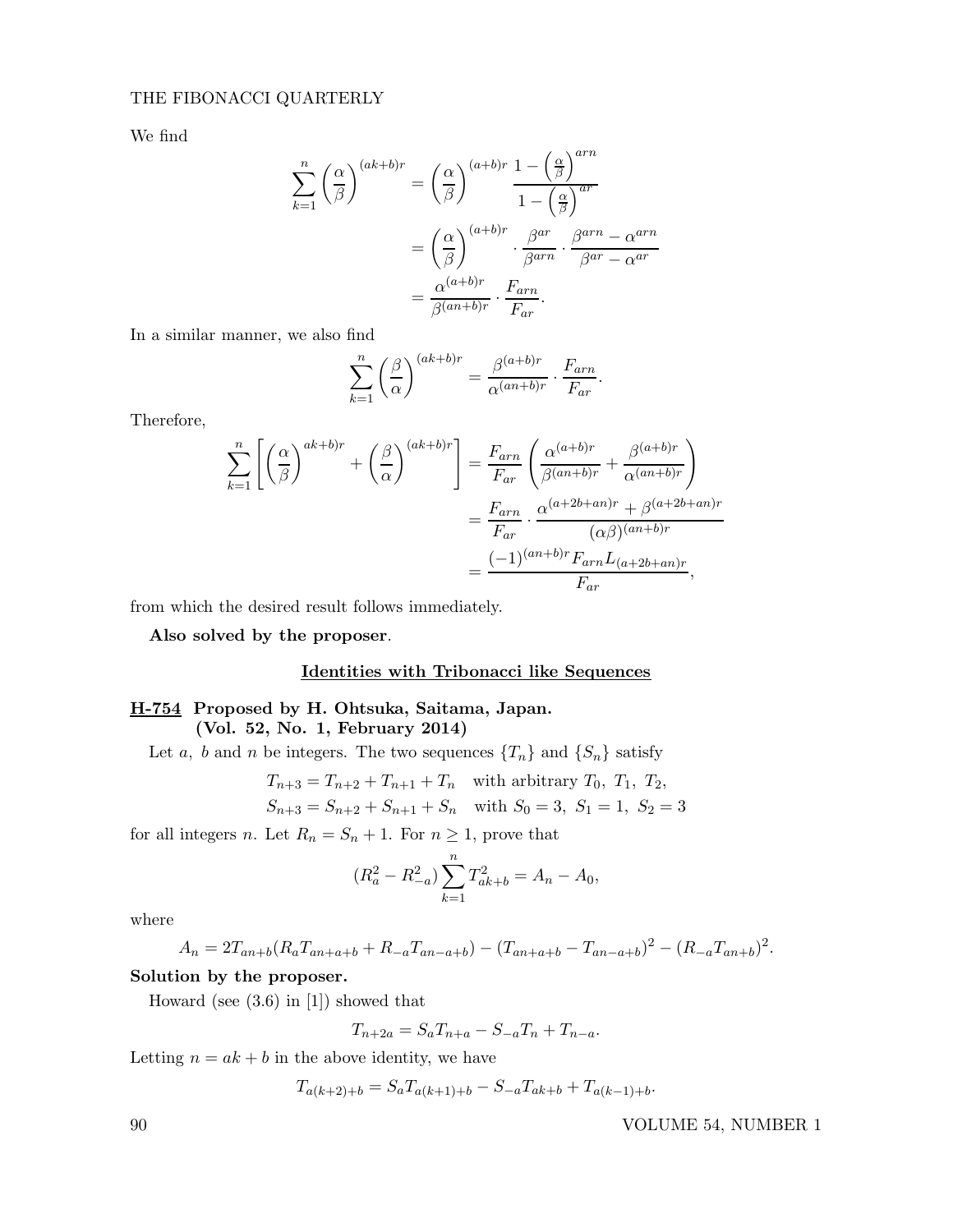Let  $p = S_a$ ,  $q = S_{-a}$ , and  $t_n = T_{an+b}$ . We have

$$
t_{k+2} = pt_{k+1} - t_k + t_{k-1}.
$$
\n(1)

We have

$$
0 = 2 \sum_{k=1}^{n} t_k ((t_{k+2} - pt_{k+1} + qt_k - t_{k-1}) + (t_{k+1} - pt_k + qt_{k-1} - t_{k-2}))
$$
  
\n
$$
- \sum_{k=1}^{n} ((t_{k+1} - pt_k)^2 - (-qt_{k-1} + t_{k-2})^2) \qquad \text{(by (1))}
$$
  
\n
$$
= (2q - 2p - p^2) \sum_{k=1}^{n} t_k^2 + q^2 \sum_{k=1}^{n} t_{k-1}^2 + \sum_{k=1}^{n} (t_{k-2}^2 - t_{k+1}^2)
$$
  
\n
$$
+ 2 \sum_{k=1}^{n} (t_k t_{k+1} - t_{k-1} t_k) + 2q \sum_{k=1}^{n} (t_{k-1} t_k - t_{k-2} t_{k-1}) + 2 \sum_{k=1}^{n} (t_k t_{k+2} - t_{k-2} t_k)
$$
  
\n
$$
= (2q - 2p - p^2) \sum_{k=1}^{n} t_k^2 + q^2 \left( \sum_{k=1}^{n} t_k^2 - t_n^2 + t_0^2 \right) + t_{-1}^2 + t_0^2 + t_1^2 - t_{n-1}^2 - t_n^2 - t_{n+1}^2
$$
  
\n
$$
+ 2(t_n t_{n+1} - t_0 t_1) + 2q(t_{n-1} t_n - t_{-1} t_0) + 2(t_n t_{n+2} + t_{n-1} t_{n+1} - t_{n+1} t_0 + t_2)
$$
  
\n
$$
= (2q - 2p - p^2 + q^2) \sum_{k=1}^{n} t_k^2 - 2t_0(t_2 + t_1 + qt_{-1}) + (t_1 - t_{-1})^2 + (q^2 + 1)t_0^2
$$
  
\n
$$
+ 2t_n (t_{n+2} + t_{n+1} + qt_{n-1}) - (t_{n+1} - t_{n-1})^2 - (q^2 + 1)t_n^2
$$
  
\n
$$
= ((q + 1)^2 - (p + 1)^2) \sum_{k=1}^{n} t_k^2 - 2t_0 (pt_1 - qt_0 + t_{-1} + t_1
$$

Therefore, we obtain the desired identity.

Note: Using the identity (1), we can also obtain the following identity:

$$
(S_a - S_{-a}) \sum_{k=1}^n T_{ak+b} = T_{an+a+b} + (1 - S_{-a})T_{an+b} - T_{a+b} - (1 - S_{-a})T_b - T_{-a+b}.
$$

## **REFERENCES**

[1] F. T. Howard, A Tribonacci Identity, The Fibonacci Quarterly, 39.4 (2001), 352–357.

Also partially solved by Dmitry Fleischman.

 $\begin{tabular}{c} FEBRUARY 2016 \end{tabular} \begin{tabular}{c} \hspace{10pt} \textbf{91} \end{tabular}$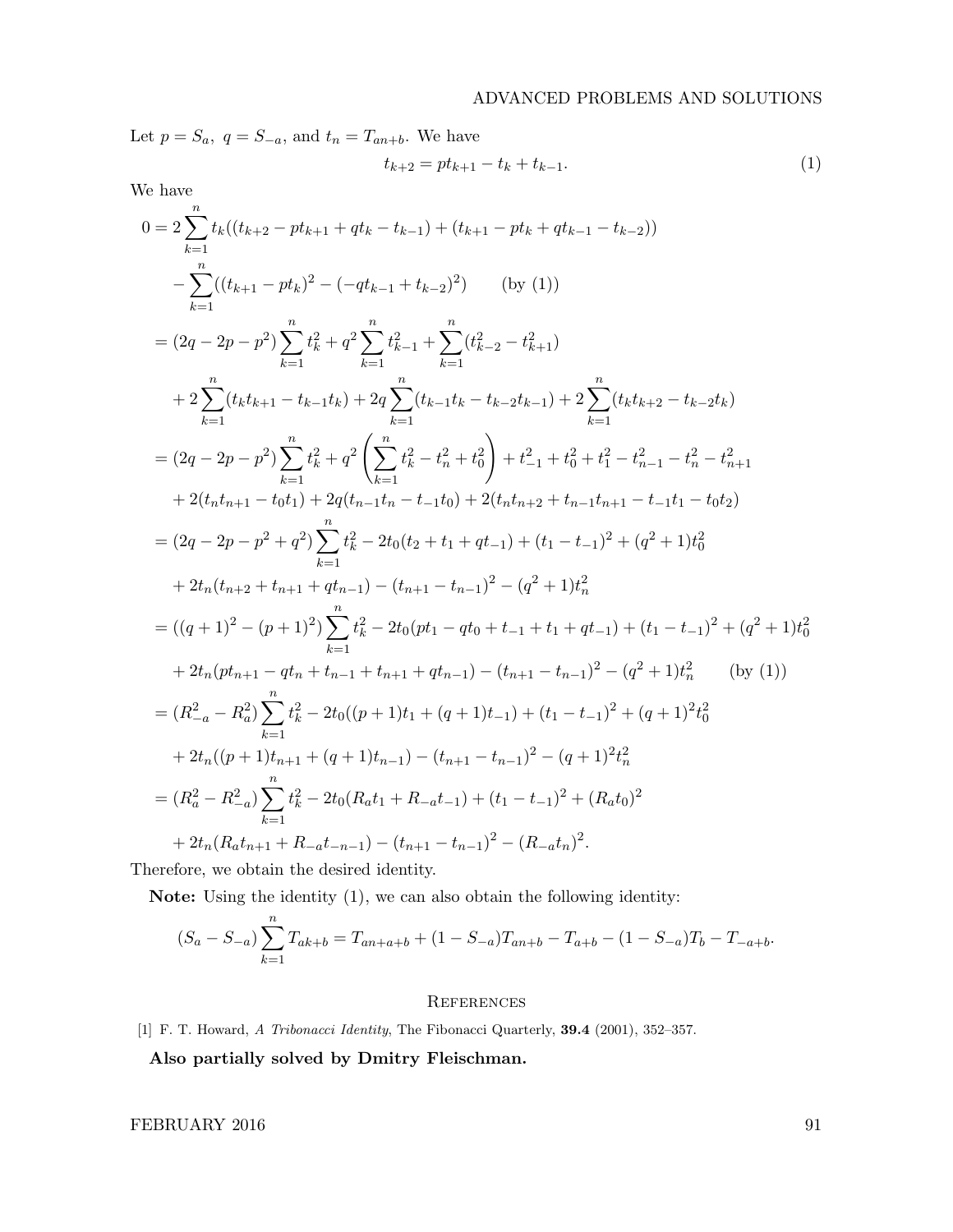#### THE FIBONACCI QUARTERLY

## Cauchy-Schwartz to the Rescue

# H-755 Proposed by D. M. Bătinetu-Giurgiu, Bucharest and Neculai Stanciu, Buzău, Romania.

(Vol. 52, No. 1, February 2014)

Let  $n \geq 1$  be an integer. Prove that

(1) If  $x_k \in \mathbb{R}$  for  $k = 1, \ldots, n$ , then

$$
2\left(\sum_{k=1}^n L_k \sin x_k\right)\left(\sum_{k=1}^n L_k \cos x_k\right) \le n(L_n L_{n+1} - 2).
$$

(2) If  $m \geq 1$ , then

$$
m^{m} \sum_{k=1}^{n} (1 + L_{2k-1})^{m+1} \ge (m+1)^{m+1} (L_{2n+2} - 2).
$$

## Solution to (1) by Adnan Ali, Mumbai, India.

From the AM-GM Inequality and Cauchy-Schwartz Inequality, we have

$$
2\left(\sum_{k=1}^{n} L_k \sin x_k\right)\left(\sum_{k=1}^{n} L_k \cos x_k\right) \le \left(\sum_{k=1}^{n} L_k \sin x_k\right)^2 + \left(\sum_{k=1}^{n} L_k \cos x_k\right)^2
$$
  

$$
\le \left(\sum_{k=1}^{n} L_k^2\right)\left(\sum_{k=1}^{n} \sin^2 x_k\right) + \left(\sum_{k=1}^{n} L_k^2\right)\left(\sum_{k=1}^{n} \cos^2 x_k\right)
$$
  

$$
= n\left(\sum_{k=1}^{n} L_k^2\right) = n(L_n L_{n+1} - 2).
$$

## Solution to (2) by Angel Plaza, Gran Canaria, Spain.

Inequality (2) does not hold for some values of m and n (for example, for  $m = 1$  and  $n = 1, 2$ . Instead, we will prove the following modified version:

(2') If 
$$
m \ge 1
$$
, then  $m^m \sum_{k=1}^n (1 + L_{2k-1})^{m+1} \ge (m+1)^{m+1} (L_{2n} - 1)$ .

Since  $\sum_{n=1}^n$  $k=1$  $L_{2k-1} = L_{2n} - 2$ , last inequality is equivalent to

$$
m^{m} \sum_{k=1}^{n} \left( \frac{1 + L_{2k-1}}{m+1} \right)^{m+1} \ge \sum_{k=1}^{n} L_{2k-1}.
$$

Last inequality follows immediately since function  $f(x) = m^m \left(\frac{1+x}{m+1}\right)^{m+1} - x$  is increasing for every  $m \ge 1$  and  $x \ge 1$ , because  $f'(x) = m^m \left(\frac{1+x}{m+1}\right)^m - 1 \ge 0$  for  $x \ge 1$  and  $L_{2k-1} \ge 1$  for  $k = 1, 2, \ldots, n$ .

Also solved by Dmitry Fleischman, Zbigniew Jakubczyk, Hideyuki Ohtsuka, and the proposers.